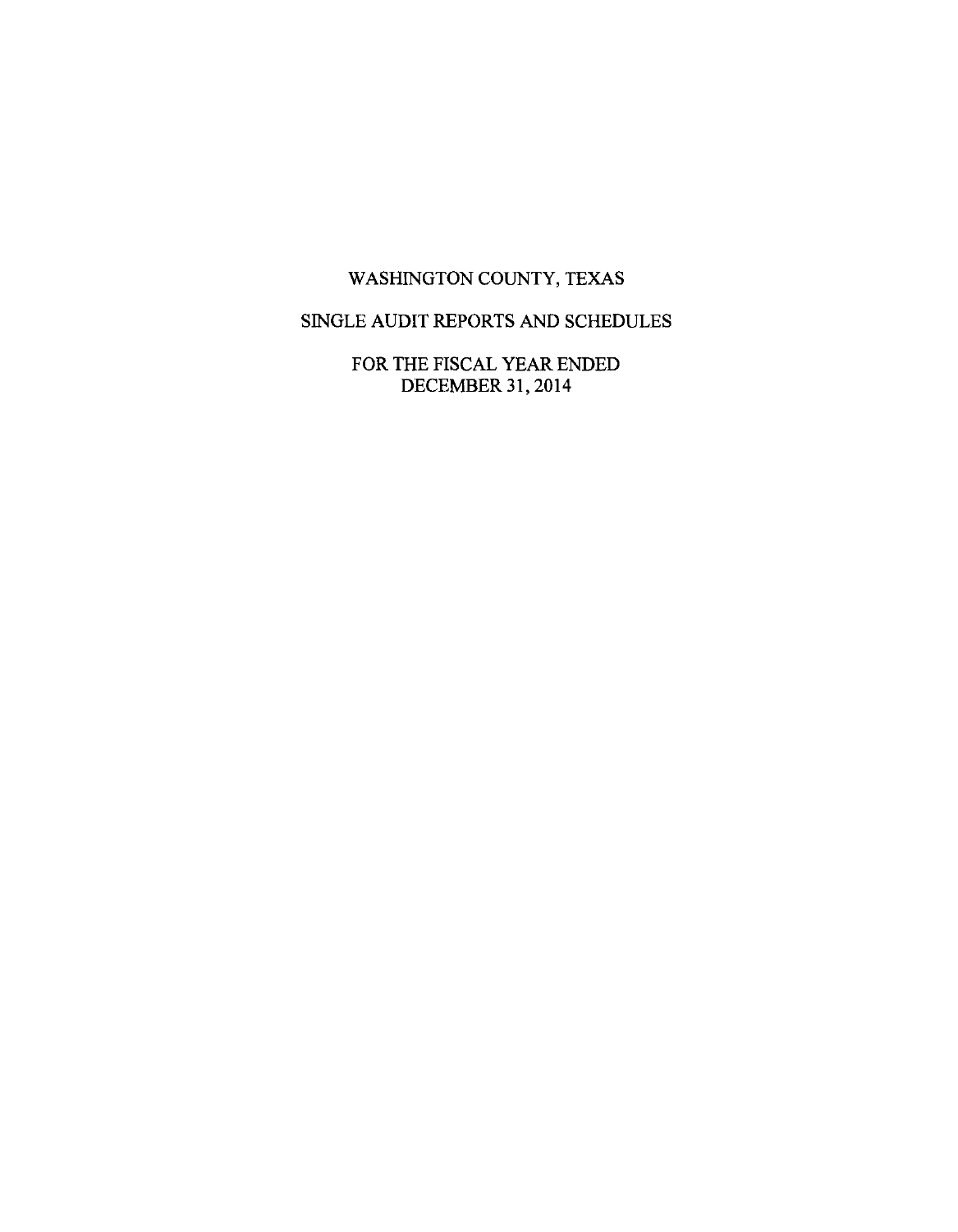#### WASHINGTON COUNTY, TEXAS Single Audit Reports and Schedules Year Ended December 31, 2014 Table of Contents

| Independent Auditors' Report on Internal Control Over Financial Reporting and on<br>Compliance and Other Matters Based on an Audit of Financial Statements Performed<br>in Accordance With Government Auditing Standards | $\mathbf{1}$   |
|--------------------------------------------------------------------------------------------------------------------------------------------------------------------------------------------------------------------------|----------------|
| Independent Auditors' Report on Compliance for Each Major Federal Program and on<br>Internal Control Over Compliance in Accordance with OMB Circular A-133                                                               | 3.             |
| <b>Schedule of Prior Audit Findings</b>                                                                                                                                                                                  | 6              |
| Schedule of Findings and Questioned Costs                                                                                                                                                                                | $\overline{7}$ |
| Corrective Action Plan                                                                                                                                                                                                   | 8              |
| Schedule of Expenditures of Federal Awards                                                                                                                                                                               | 9              |
| Notes to Schedule of Expenditures of Federal Awards                                                                                                                                                                      | 10             |

## Page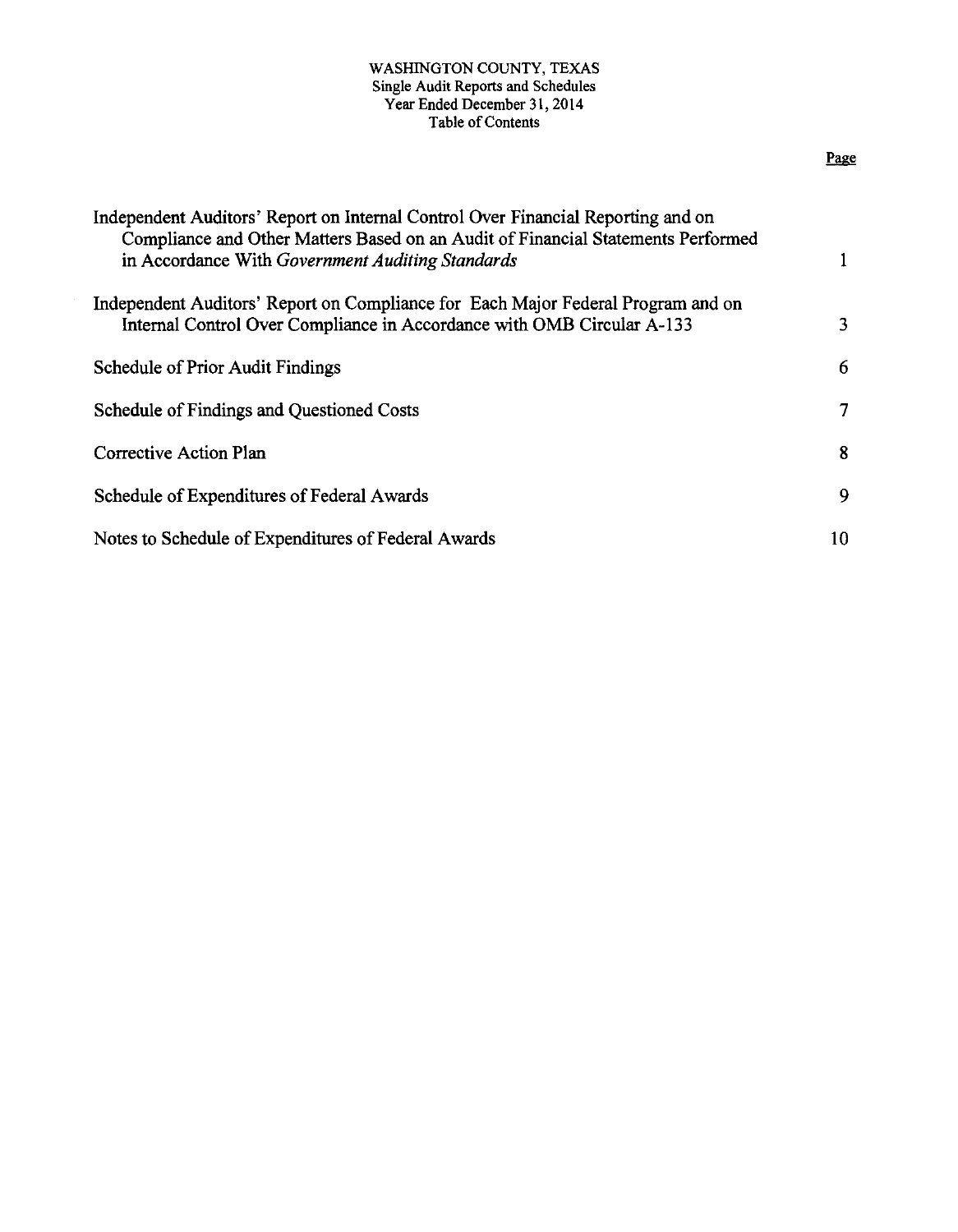#### **RUTLEDGE CRAIN & COMPANY, PC**  CERTIFIED PUBLIC ACCOUNTANTS

2401 Garden Park Court. Suite B Arlington. Texas 76013

## INDEPENDENT AUDITORS' REPORT ON INTERNAL CONTROL OVER FINANCIAL REPORTING AND ON COMPLIANCE AND OTHER MATTERS BASED ON AN AUDIT OF FINANCIAL STATEMENTS PERFORMED IN ACCORDANCE WITH *GOVERNMENT AUDITING STANDARDS*

The Honorable Judge and County Commissioners Washington County Brenham, Texas

We have audited, in accordance with the auditing standards generally accepted in the United States of America and the standards applicable to financial audits contained in *Government Auditing Standards*  issued by the Comptroller General of the United States, the financial statements of the governmental activities, each major fund, and the aggregate remaining fund information of Washington County, Texas (the "County"), as of and for the year ended December 31, 2014, and the related notes to the financial statements, which collectively comprise the County's basic financial statements, and have issued our report thereon dated June 15,2015.

## **Internal Control Over Financial Reporting**

In planning and performing our audit of the fmancial statements, we considered the County's internal control over financial reporting (internal control) to determine the audit procedures that are appropriate in the circumstances for the purpose of expressing our opinions on the financial statements, but not for the purpose of expressing an opinion on the effectiveness of the County's internal control. Accordingly, we do not express an opinion on the effectiveness of the County's internal control.

A *deficiency in internal control* exists when the design or operation of a control does not allow management or employees, in the normal course of performing their assigned functions, to prevent, or detect and correct, misstatements on a timely basis. A *material weakness* is a deficiency, or a combination of deficiencies, in internal control, such that there is a reasonable possibility that a material misstatement of the entity's financial statements will not be prevented, or detected and corrected on a timely basis. A *significant deficiency* is a deficiency, or a combination of deficiencies, in internal control that is less severe than a material weakness, yet important enough to merit attention by those charged with governance.

Our consideration of internal control was for the limited purpose described in the first paragraph of this section and was not designed to identify all deficiencies in internal control that might be material weaknesses or, significant deficiencies. Given these limitations, during our audit we did not identify any deficiencies in internal control that we consider to be material weaknesses. However, material weaknesses may exist that have not been identified.

### **Compliance and Other Matters**

As part of obtaining reasonable assurance about whether the County's financial statements are free from material misstatement, we performed tests of its compliance with certain provisions of laws, regulations, contracts, and grant agreements, noncompliance with which could have a direct and material effect on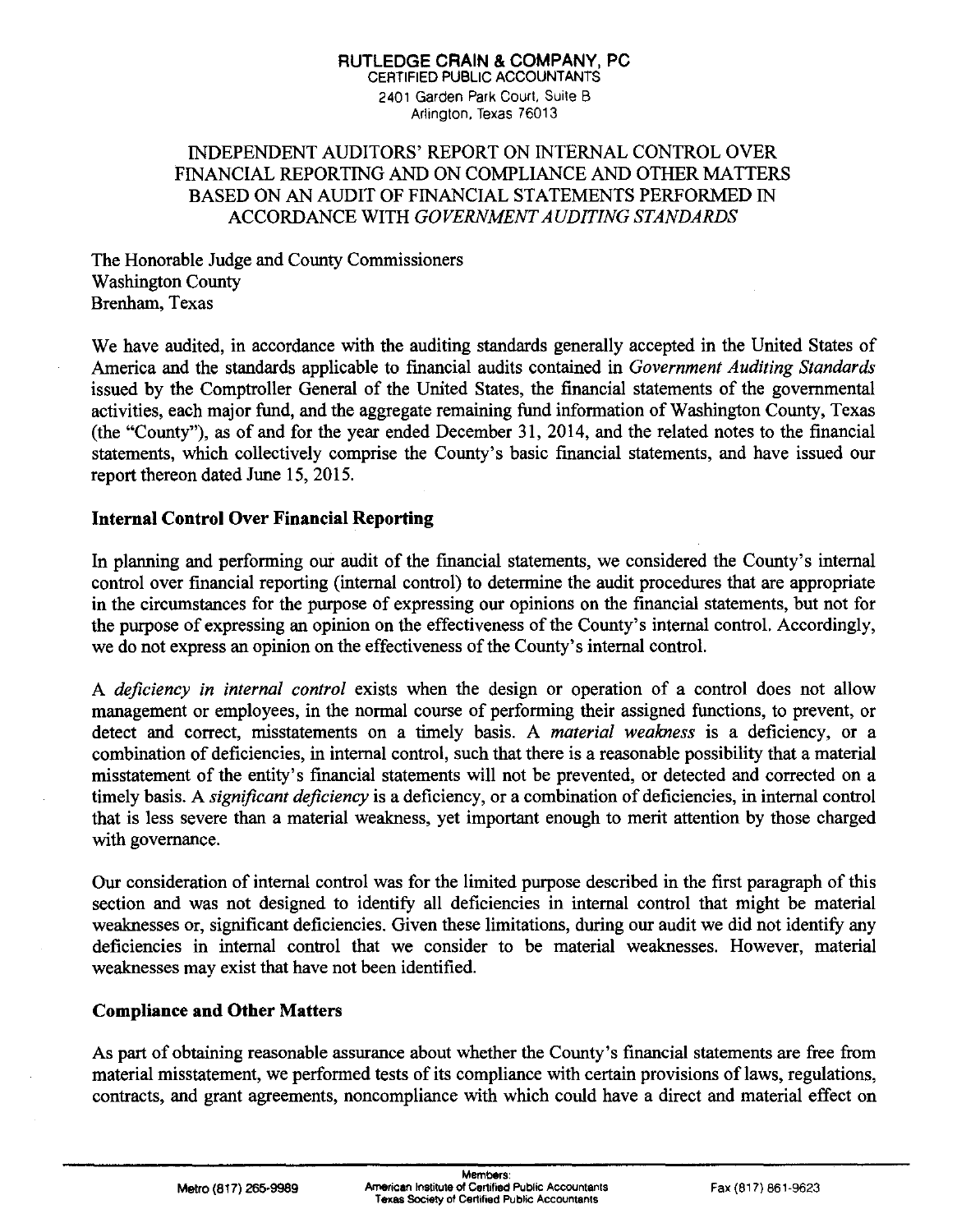the determination of financial statement amounts. However, providing an opinion on compliance with those provisions was not an objective of our audit, and accordingly, we do not express such an opinion. The results of our tests disclosed no instances of noncompliance or other matters that are required to be reported under *Government Auditing Standards*.

#### **Purpose of this Report**

The purpose of this report is solely to describe the scope of our testing of internal control and compliance and the results of that testing, and not to provide an opinion on the effectiveness of the entity's internal control or on compliance. This report is an integral part of an audit performed in accordance with *Government Auditing Standards* in considering the entity's internal control and compliance. Accordingly, this communication is not suitable for any other purpose.

Rutledge Gain & Company, PC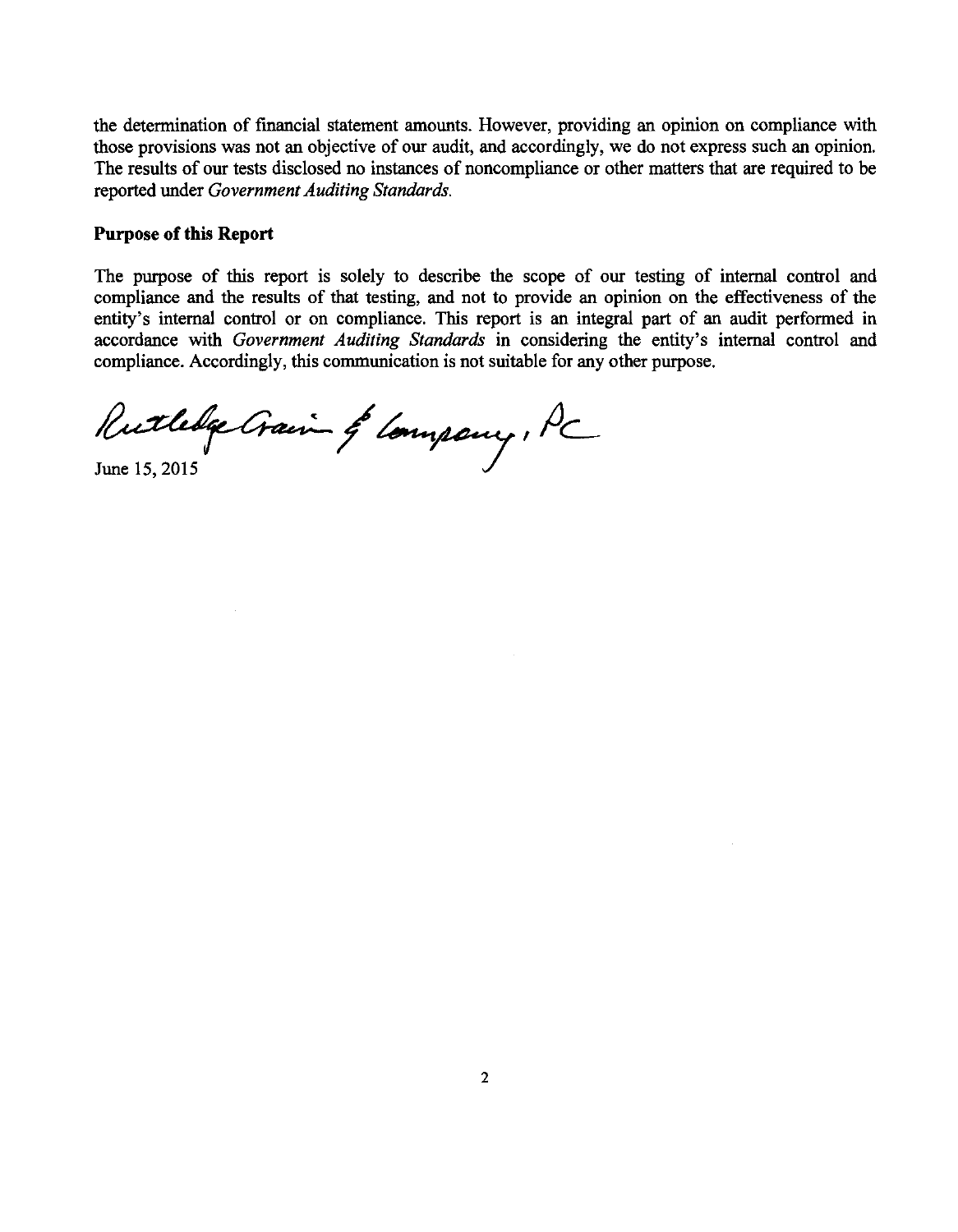# **RUTLEDGE CRAIN & COMPANY, PC**

CERTIFIED PUBLIC ACCOUNTANTS 2401 Garden Park Court, Suite B Arlington, Texas 76013

# INDEPENDENT AUDITORS' REPORT ON COMPLIANCE FOR EACH MAJOR FEDERAL PROGRAM AND ON INTERNAL CONTROL OVER COMPLIANCE REQUIRED BY OMB CIRCULAR A-133

The Honorable Judge and County Commissioners Washington County Brenham, Texas

### **Report on Compliance for Each Major Federal Program**

We have audited Washington County, Texas' (the "County") compliance with the types of compliance requirements described in the *OMB Circular A-i33 Compliance Supplement* that could have a direct and material effect of the County's major federal programs for the year ended December 31, 2014. The County's major federal program is identified in the summary of auditors' results section of the accompanying schedule of findings and questioned costs.

#### **Management's Responsibility**

Management is responsible for compliance with the requirements of laws, regulation, contracts, and grants applicable to its federal programs.

#### **Auditors' Responsibility**

Our responsibility is to express an opinion on compliance for each of the County's major federal programs based on our audit of the types of compliance requirements referred to above. We conducted our audit of compliance in accordance with auditing standards generally accepted in the United States of America; the standards applicable to fmancial audits contained in *Government Auditing Standards,*  issued by the Comptroller General of the United States, and OMB Circular A-133, *Audits of States. Local Governments, and Non-Profit Organizations,* Those standards and OMB Circular A-133 require that we plan and perform the audit to obtain reasonable assurance about whether noncompliance with the types of compliance requirements referred to above that could have a direct and material effect on a major federal program occurred. An audit includes examining, on a test basis, evidence about the County's compliance with those requirements and performing such other procedures as we considered necessary in the circumstances.

We believe that our audit provides a reasonable basis for our opinion on compliance for each major federal program. However, our audit does not provide a legal determination of the County's compliance.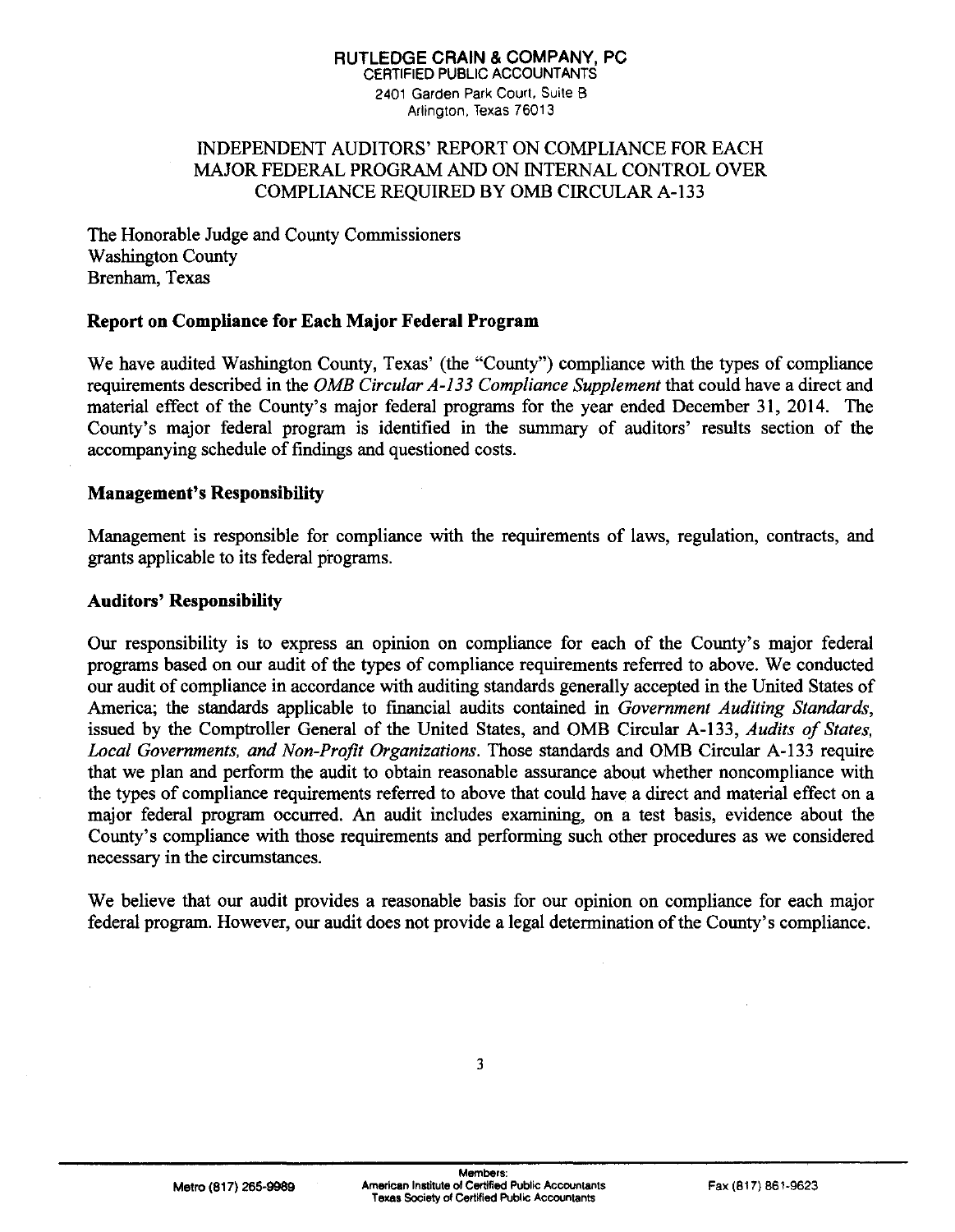#### **Opinion on Each Major Federal Program**

In our opinion, the County complied, in all material respects, with the types of compliance requirements referred to above that could have a direct and material effect on each of its major federal programs for the year ended December 31, 2014.

### **Report on Internal Control Over Compliance**

Management of the County is responsible for establishing and maintaining effective internal control over compliance with the types of compliance requirements referred to above. In planning and performing our audit of compliance, we considered the County's internal control over compliance with the types of requirements that could have a direct and material effect on each major federal program to determine the auditing procedures that are appropriate in the circumstances for the purpose of expressing an opinion on compliance for each major federal program and to test and report on internal control over compliance in accordance with OMB Circular A-133, but not for the purpose of expressing an opinion on the effectiveness of internal control over compliance. Accordingly, we do not express an opinion on the effectiveness of the County's internal control over compliance.

A *deficiency in internal control over compliance* exists when the design or operation of a control over compliance does not allow management or employees, in the normal course of performing their assigned functions, to prevent, or detect and correct, noncompliance with a type of compliance requirement of a federal program on a timely basis. A *material weakness in internal control over compliance* is a deficiency, or combination of deficiencies, in internal control over compliance, such that there is a reasonable possibility that material noncompliance with a type of compliance requirement of a federal program will not be prevented, or detected and corrected, on a timely basis. A *significant deficiency in internal control over compliance* is a deficiency, or a combination of deficiencies, in internal control over compliance with a type of compliance requirement of a federal program that is less severe than a material weakness in internal control over compliance, yet important enough to merit attention by those charged with governance.

Our consideration of internal control over compliance was for the limited purpose described in the first paragraph of this section and was not designed to identify all deficiencies in internal control over compliance that might be material weaknesses or significant deficiencies. We did not identify any deficiencies in internal control over compliance that we consider to be material weaknesses. However, material weaknesses may exist that have not been identified.

### **Report on Schedule** of Expenditures of Federal **Awards Required OMB Circular** A-133

We have audited the financial statements of the County, as of and for the year ended December 31, 2014, and have issued our report thereon dated June 15,2015, which contained unmodified opinions on those fmancial statements. Our audit was conducted for the purpose of forming opinions on the financial statements as a whole. The accompanying schedule of expenditures of federal awards is presented for purposes of additional analysis as required by Circular A-133 and is not a required part of the basic financial statements. Such information is the responsibility of management and was derived from and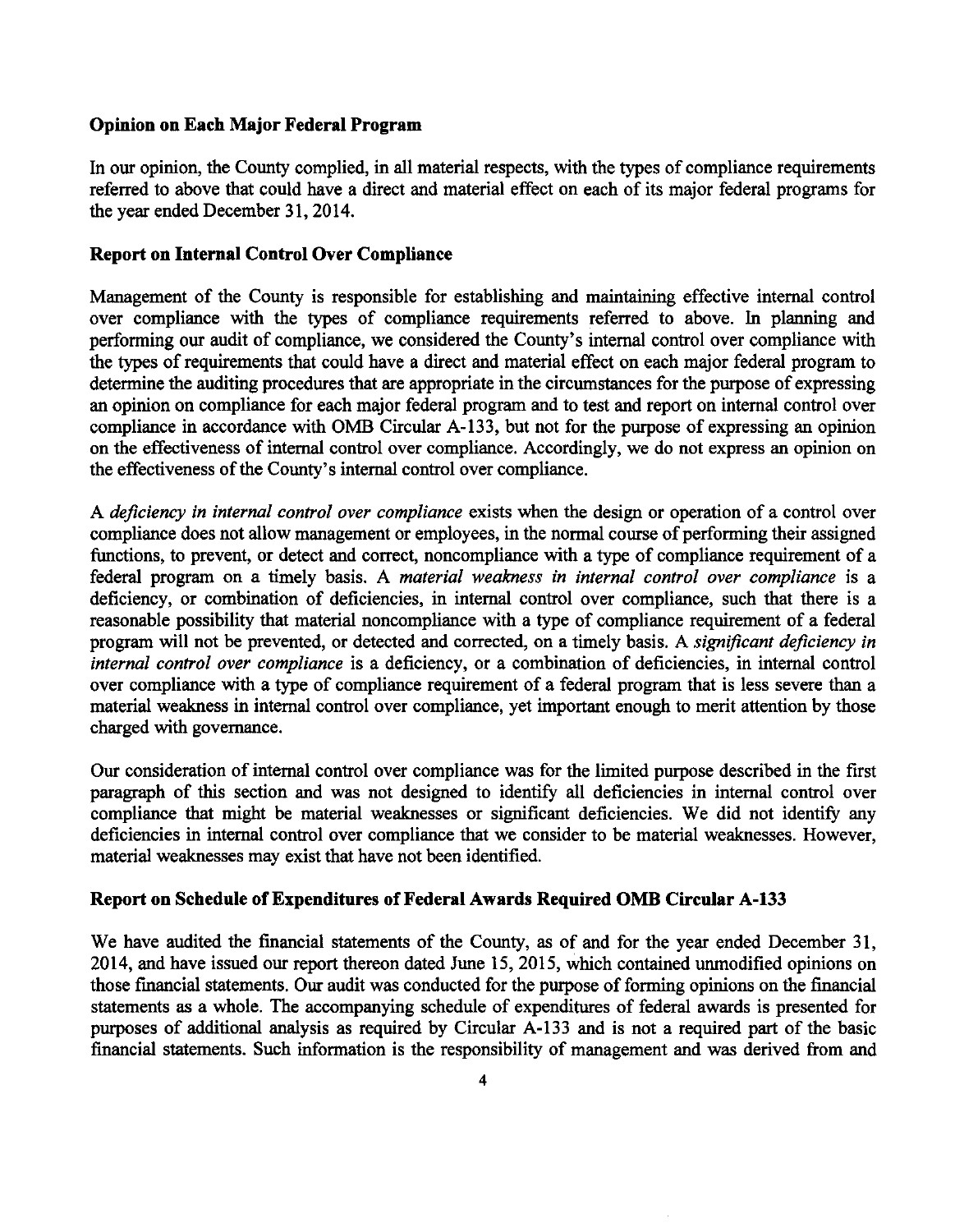relates directly to the underlying accounting and other records used to prepare the fmancial statements. The information has been subjected to the auditing procedures applied in the audit of the financial statements and certain additional procedures, including comparing and reconciling such information directly to the underlying accounting and other records used to prepare the basic financial statements or to the basic financial statements themselves, and other additional procedures in accordance with auditing standards generally accepted in the United States of America. In our opinion, the schedule of expenditures of federal awards is fairly stated in all material respects in relation to the basic fmancial statements as a whole.

The purpose of this report on internal control over compliance is solely to describe the scope of our testing of internal control over compliance and the results of that testing based on the requirements of OMB Circular A-133. Accordingly, this report is not suitable for any other purpose.

Rutledge Crain & Company, Pc

June 15, 2015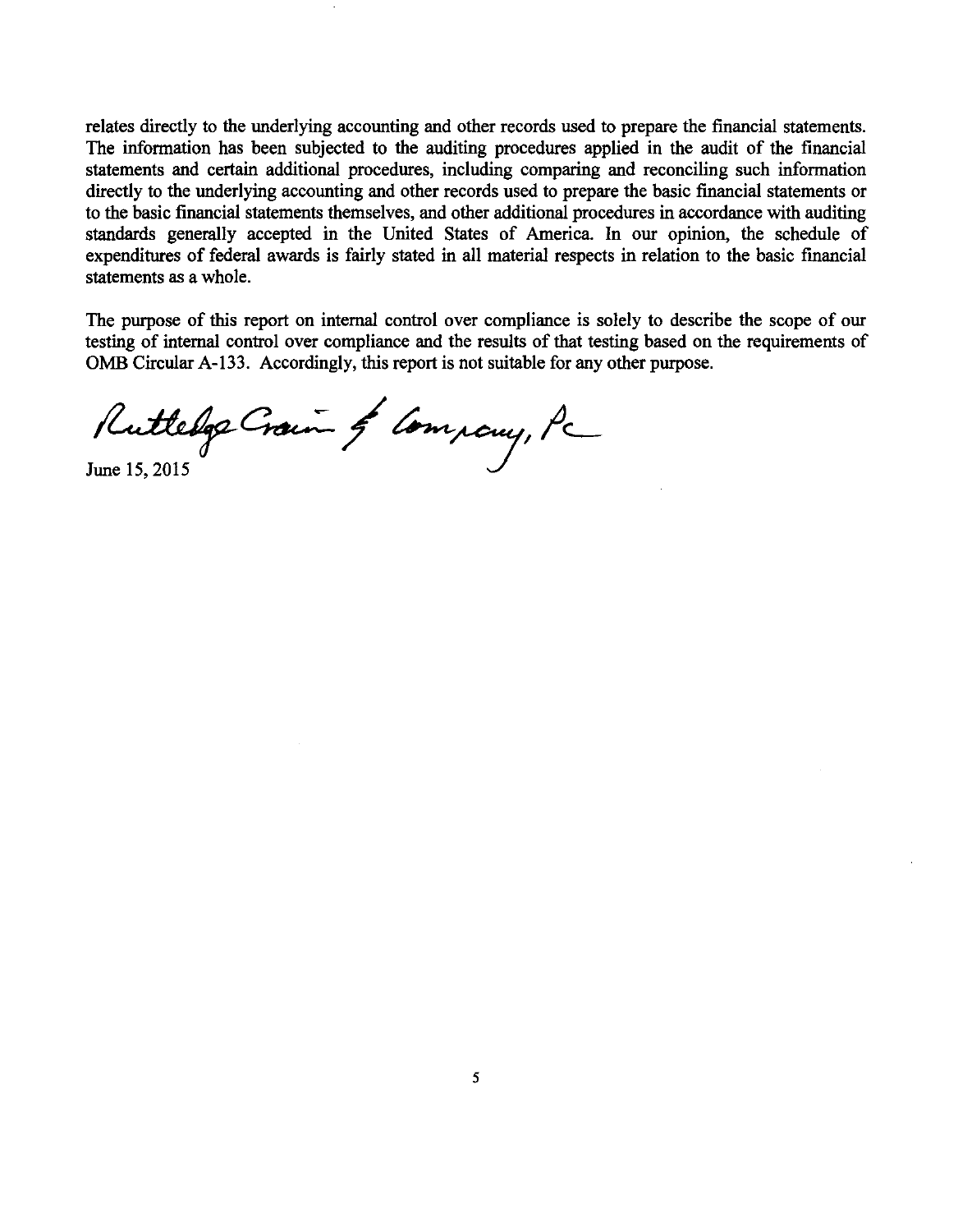#### WASHINGTON COUNTY, TEXAS Schedule of Prior Audit Findings December 31, 2014

# Not applicable

 $\sim$   $\lambda$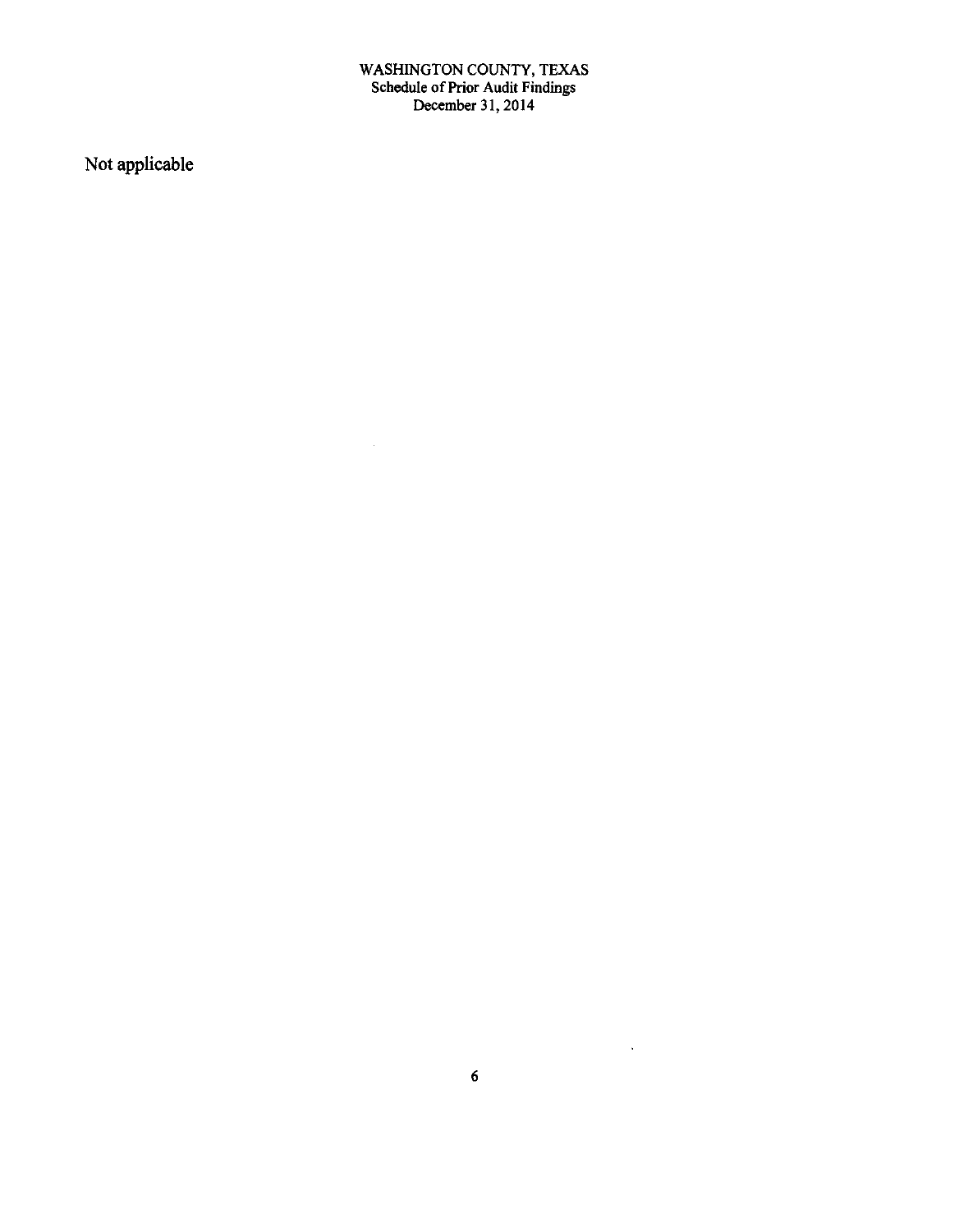#### WASHINGTON COUNTY, Texas Schedule of Findings and Questioned Costs For the Year Ended December 31, 2014

A. Summary of Auditors' Results

The auditors' report expresses an unqualified opinion on the financial statements.

No reportable conditions were disclosed during the audit of the financial statements.

No instances of noncompliance material to the financial statements of Washington County, Texas were disclosed during the audit.

No reportable conditions in the internal over major federal award federal programs were disclosed during the audit.

The auditors' report on compliance for the major federal award federal programs for Washington County, Texas expresses an unqualified opinion on all major federal programs.

The federal programs tested as a major federal programs included:

U. S. Dept. of Housing and Urban Development – 14.239, HOME Investment Partnerships

The threshold used to distinguish between Type A and Type B federal programs was \$300,000.

The County did not qualify as a low-risk auditee.

B. Findings Related to the Financial Statements Which are Required to be Reported in Accordance with Generally Accepted Govermnent Auditing Standards.

No findings to be reported.

C. Findings and Questioned Costs for Federal Awards

No fmdings to be reported.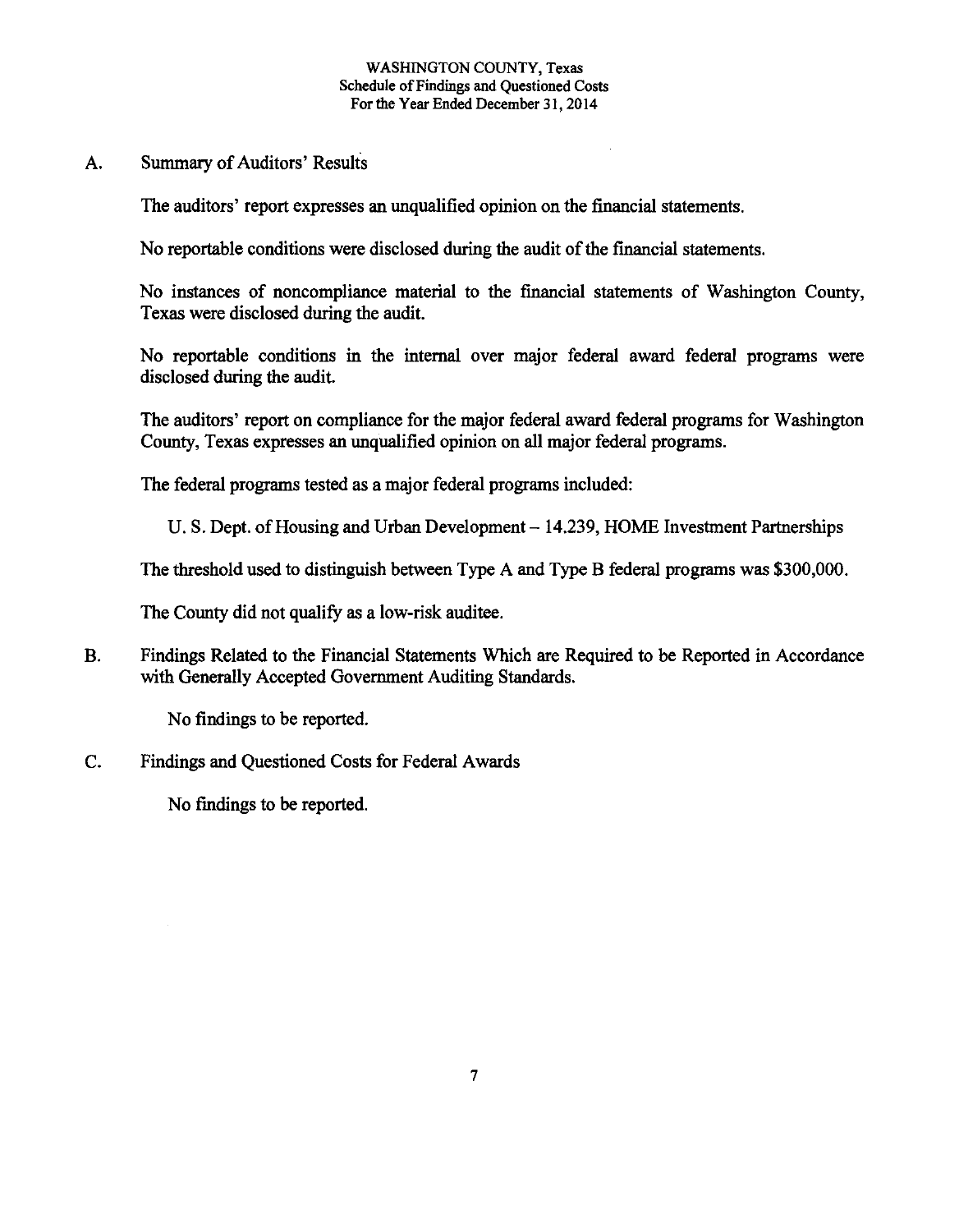#### WASHINGTON COUNTY, TEXAS Corrective Action Plan December 31, 2014

Not applicable

 $\mathcal{A}^{\mathcal{A}}$ 

 $\sim$   $\sim$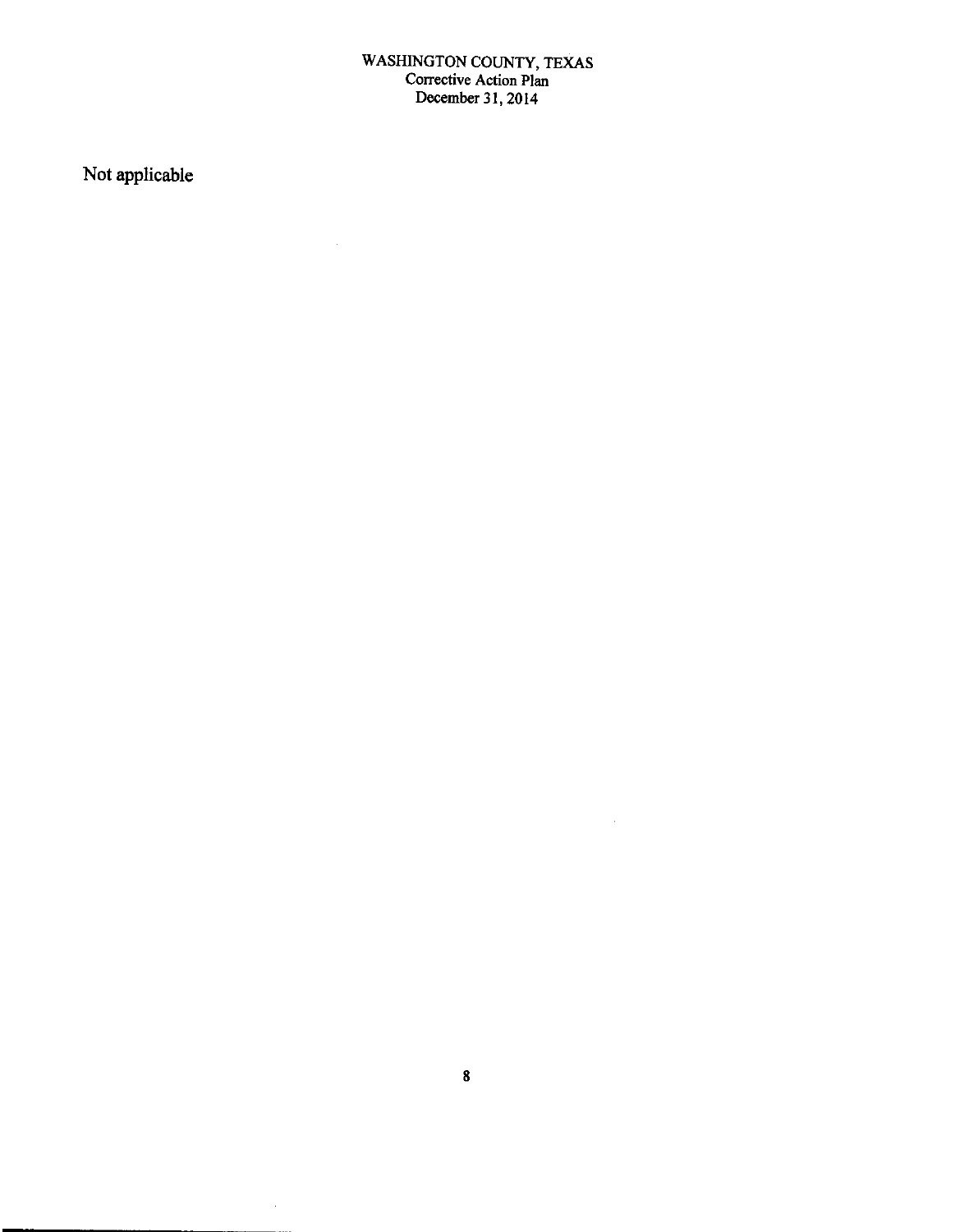#### WASHINGTON COUNTY, TEXAS Schedule of Expenditures of Federal Awards December 31, 2014

| Federal Grant /Pass Through Grantor/Program Title                       | Federal<br><b>CFDA</b><br>Number | Pass-Through<br>Grantor's<br>Number | Current<br>Period<br>Expenditures |   |
|-------------------------------------------------------------------------|----------------------------------|-------------------------------------|-----------------------------------|---|
| Direct Grants                                                           |                                  |                                     |                                   |   |
| U.S. Dept. of Housing and Urban Development                             |                                  |                                     |                                   |   |
| Passed Through to Subrecipient - Brazos Valley Affordable Housing Corp. |                                  |                                     |                                   |   |
| HOME Investment Partnerships                                            | 14.239                           | MC10DC480233                        | \$501,363                         | # |
| <b>HOME</b> Investment Partnerships                                     | 14.239                           | Program Income                      | 26,364                            | # |
|                                                                         |                                  |                                     | 527,727                           |   |
| <b>Indirect Grants</b>                                                  |                                  |                                     |                                   |   |
| U. S. Dept. of Housing and Urban Development                            |                                  |                                     |                                   |   |
| Passed Through Texas Department of Agriculture                          |                                  |                                     |                                   |   |
| Community Development Block Grant (States Program)                      | 14.228                           | 713509                              | 28,157                            |   |
| U.S. Dept. of Health and Human Services                                 |                                  |                                     |                                   |   |
| Passed Through Office of Texas Attorney General                         |                                  |                                     |                                   |   |
| Child Support Enforcement                                               | 93.563                           |                                     | 17,978                            |   |
|                                                                         |                                  |                                     |                                   |   |
| <b>Total Federal Expenditures</b>                                       |                                  |                                     | \$573,862                         |   |
|                                                                         |                                  |                                     |                                   |   |

**# Major programs** 

 $\sim 10^6$ 

 $\sim 10^{-1}$